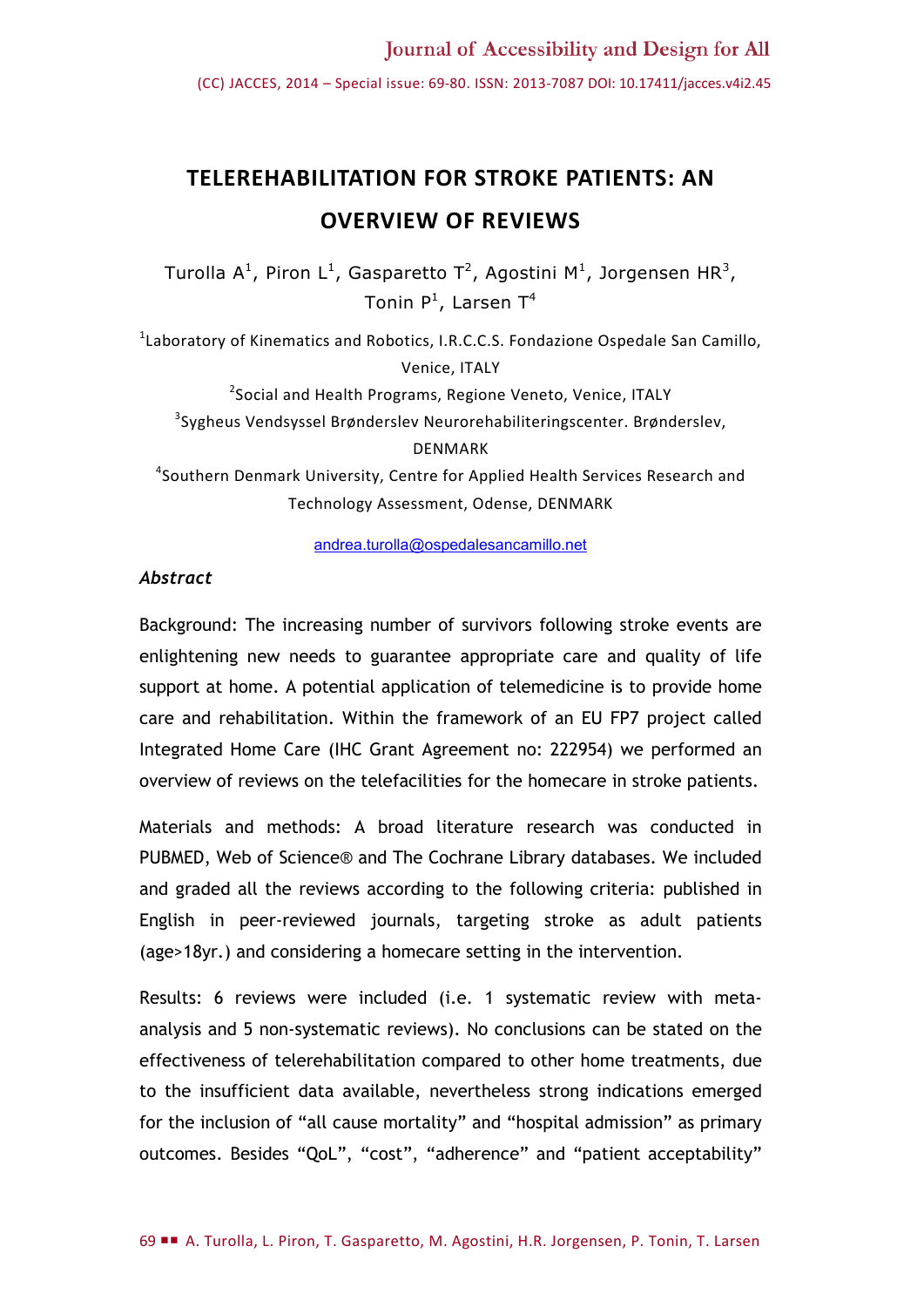should be included as secondary outcomes, for a complete evaluation of the tele-intervention. No adverse effects were reported in all the reviews, stating that tele-interventions appear to be safe as usual care at home.

Conclusion: Those indications should be considered as relevant in planning a telerehabilitation trial, in order to observe the expected effectiveness from a multidimensional point of view in the clinical, financial and social perspectives.

*Keywords:* telerehabilitation, stroke, homecare

# **Introduction**

The increasing number of survivors following an acute event like stroke and the consequent improvement in their life expectations are enlightening new needs to guarantee appropriate care and quality of life support at home.

The World Health Organisation (WHO) Europe Regional Office considers as a critical issue in Western-countries the fragmented delivery of health and social services.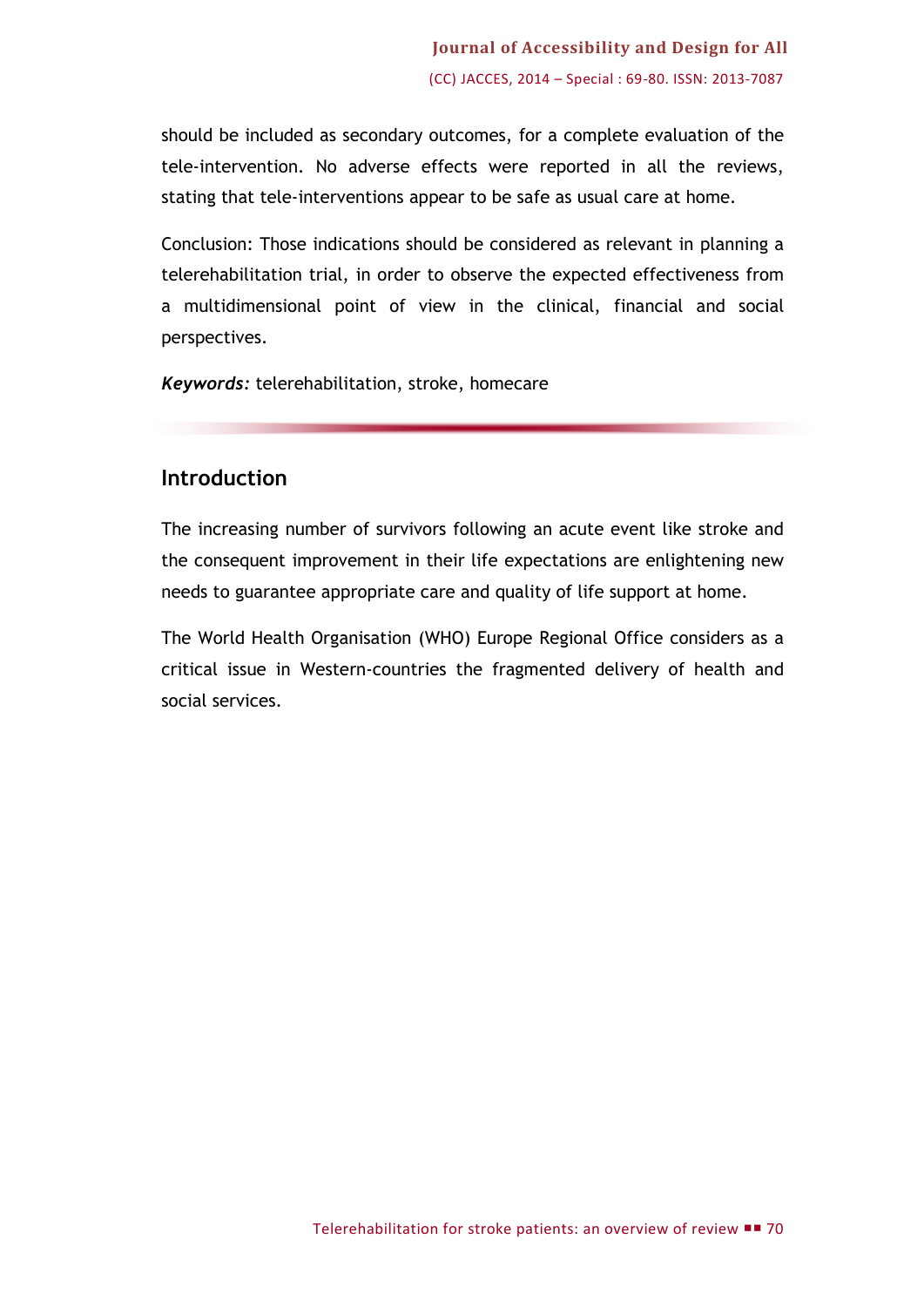# Journal of Accessibility and Design for All

(CC) JACCES, 2014 – Special issue: 69-80. ISSN: 2013-7087



*Figure 1. Disease management taxonomy. This diagram appears courtesy of [Krumholz et al., 2006].*

Disease management has shown great promise for the reorganization of chronic care and optimization of patient outcomes. Nevertheless, disease management programs are widely heterogeneous and lack a shared definition, which limits our ability to compare and evaluate different programs. To address this problem, the American Heart Association's (AHA) Disease Management Taxonomy Writing Group [Krumholz et al., 2006] developed a system of classification (Figure 1) useful to categorize and compare disease management programs, as well as to identify specific factors associated with effectiveness.

Following the AHA taxonomy we can defined the telefacilities in homecare with a broader meaning like the "home-based remote monitoring and treatment of chronic patients delivered by healthcare professionals, through internet and communication technologies (ICT), with different intensity and complexity, in order to improve both objective and subjective outcomes".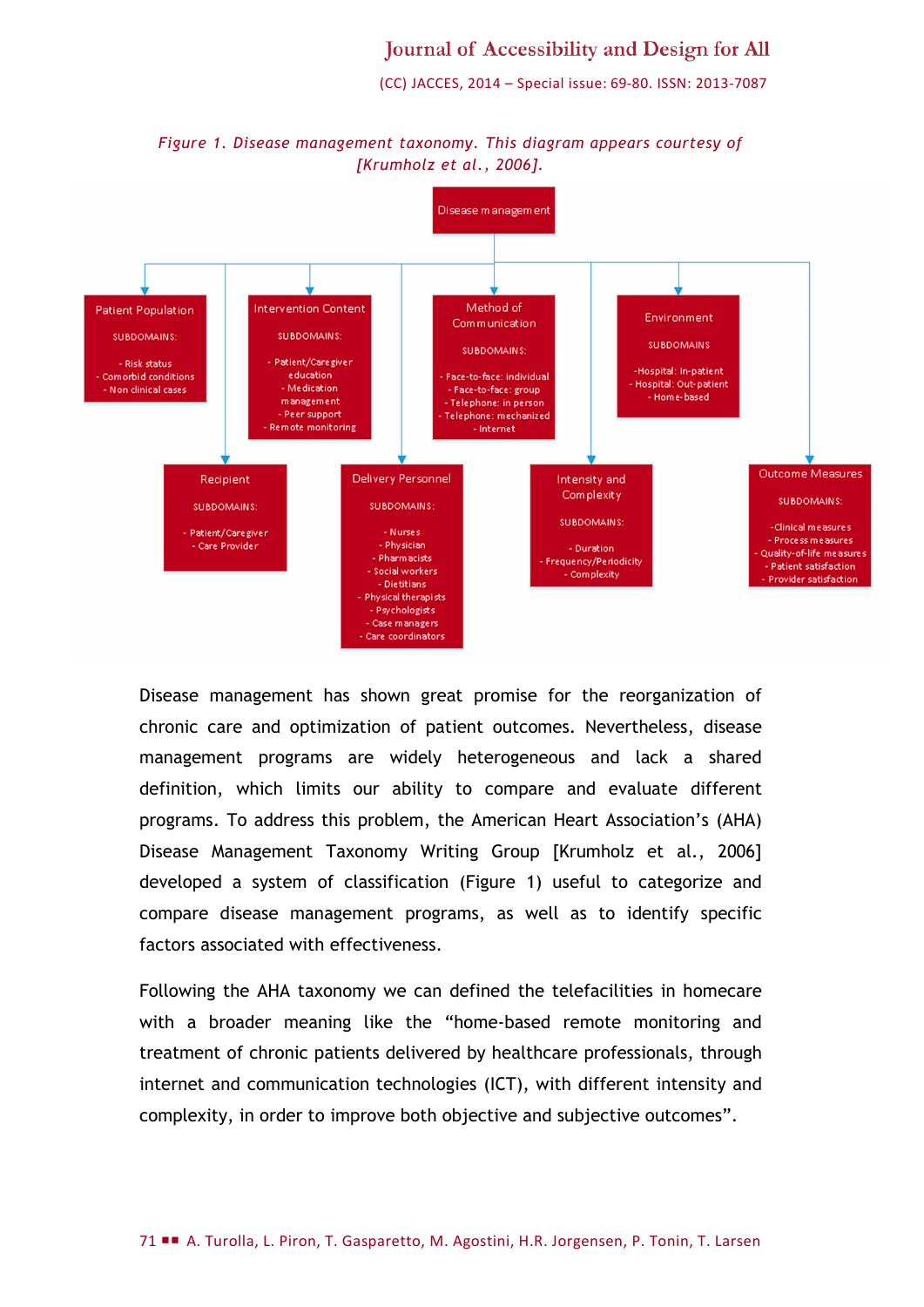# **Journal of Accessibility and Design for All** (CC) JACCES, 2014 – Special : 69-80. ISSN: 2013-7087

In recent years, the increasing availability of low costs ICT gave the opportunity to explore the effectiveness of technology solutions in providing health services within and outside the hospitals. This opportunity increased the interest for telemedicine in the rehabilitation – care field, thus the telerehabilitation and telecare are emerging as new branches of the telemedicine [Botsis & Hartvigsen, 2008].

Continuity across primary and secondary settings is mainly assured by integrated forms of care: telemedicine has been advocated as a possible technological, managerial and economic support for health service integration. A potential application of telemedicine is to exploit home care and rehabilitation of people impaired by neurological diseases such as stroke [Craig, McConville, Patterson & Wootton, 1999; Craig, Patterson, Russell & Wootton, 2000].

Telerehabilitation is defined as the remote delivery of rehabilitative services through internet and communication technology (ICT) [Rosen, 2004]. Telemonitoring (i. e. patient functioning assessment and clinical management), teletherapy, teleconsultation, telementoring and teleducation are potential services that can be provided to patients through professionals or caregivers.

A number of trials have been published to primarily test the feasibility of telerehabilitation and telemedicine homecare approaches, as well as to compare their effectiveness to standard home rehabilitation - care [Hermens et al., 2008; Hill, Theodoros, Russell & Ward, 2009; Piron et al., 2008; Piron et al., 2009; Schein, Schmeler, Holm, Saptono & Brienza, 2010].

A Cochrane review [Currell, Urquhart, Wainwright & Lewis, 2000] has already explored the effectiveness of the professional practice and health care outcomes in the use of telemedicine compared to face to face patient care. Nevertheless the authors couldn't perform a meta-analysis due to the high heterogeneity in the few studies included.

The authors concluded that using telecommunications technologies is feasible, but there is little evidence of clinical benefits, moreover no analysable data exist about the cost effectiveness of telemedicine systems,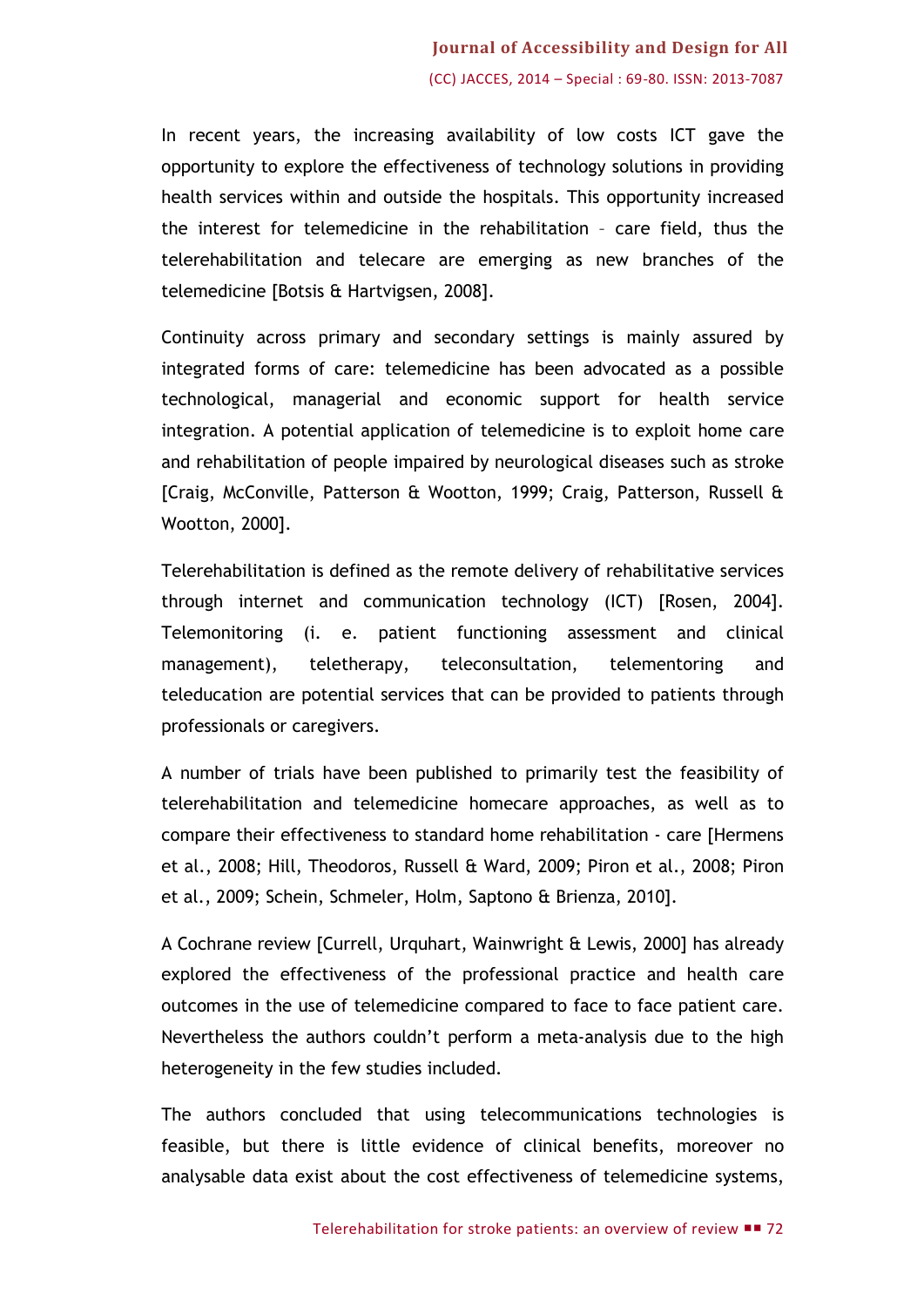with a consequent warning for the policymaker to recommend a broader use and investment in unevaluated technologies.

In order to understand the actual magnitude of telerehabilitation benefits and eventual harms when compared to standard home rehabilitation/care and to plan with meaningful outcomes a clinical pilot trial on tele treatment at home in stroke survivors, we have summarized the body of evidence on the telerehabilitation approaches by means of an overview of reviews.

## **Methodology**

#### **Search Strategy**

To include the major number of papers on telefacilities in integrated care for stroke patients, a broad search strategy, with no limits applied, was run in the databases: PUBMED, Web of Science® and The Cochrane Library. The following mesh terms were included in the string: "tele\*", "telecare", "telemedicine", "homecare" and "stroke" combined with different Boolean operators.

## **Selection Criteria and Analysis**

The selected reviews were included according to the following criteria.

- language of publication was English;
- the targeted populations must include stroke patients;
- the patients enrolled in the study should be adult, namely with an age>18 yrs;
- a home care setting considered in the interventions;
- full-text articles in peer-reviewed journals.

The reviews not addressing telemedicine in stroke patients and focused on caregivers or professionals, instead of patients directly, were excluded.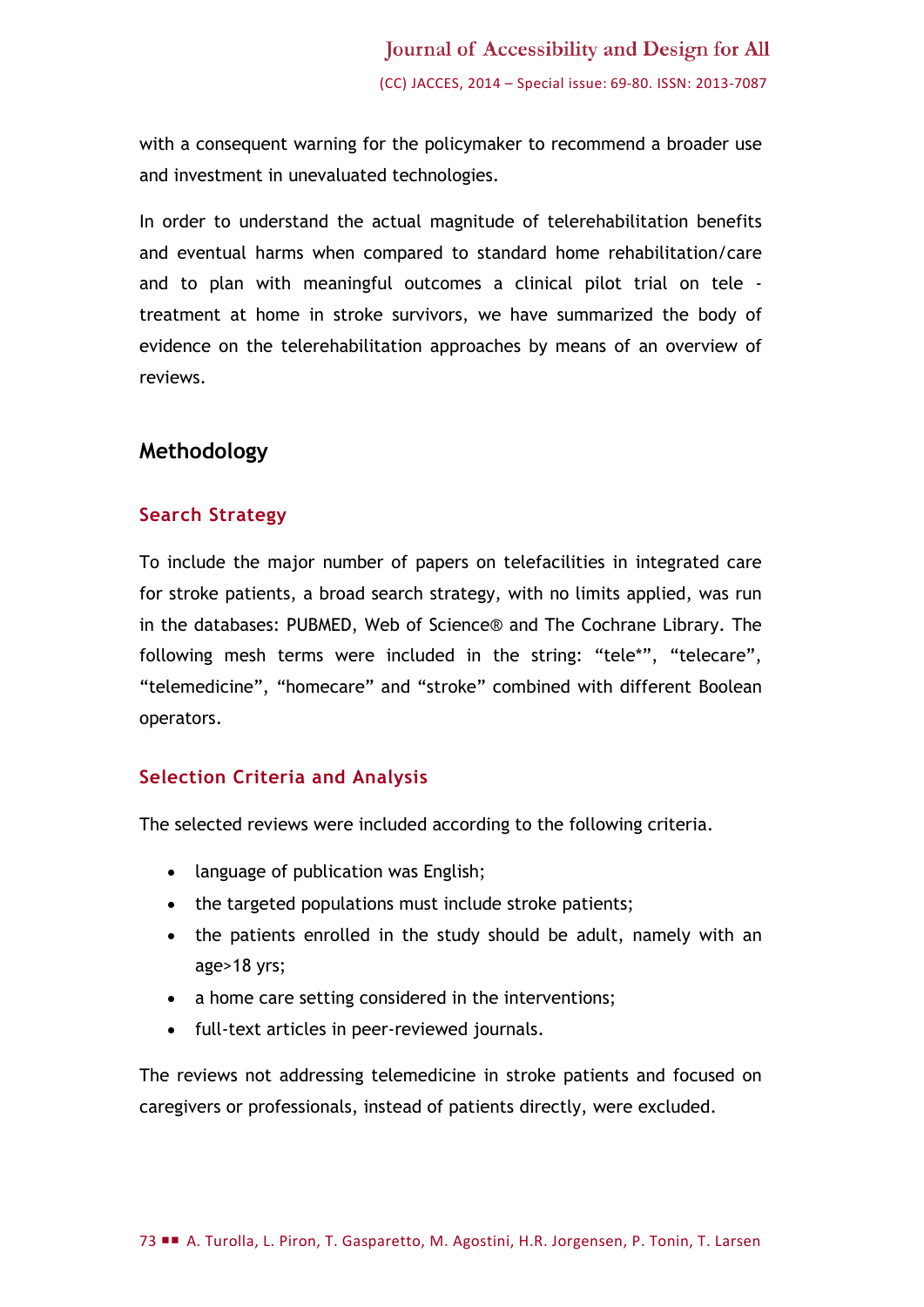To grade the quality of evidences, the included reviews were rated (high, moderate or low) according to the following methodological criteria:

- HIGH: systematic review with meta-analysis;
- MODERATE: systematic review without meta-analysis;
- LOW: non-systematic review.

Descriptive data (author; year of publication; pathologies included; intervention; evidences) was extracted by all the reviews included. The findings were summarized into descriptive tables displaying the main data.

#### **Results**

The literature search led to 414 potential relevant records in PUBMED (9,4%), Web of Science® (84.6%) and The Cochrane Library (6.0%) (Table 1).

| <b>Database</b>             | <b>Search strategy</b>    | No of articles |
|-----------------------------|---------------------------|----------------|
| <b>PUBMED</b>               | tele* AND care AND stroke | 39             |
| Web of Science <sup>®</sup> | tele* AND care AND stroke | 350            |
| The Cochrane Library        | telecare                  | 5              |
| The Cochrane Library        | homecare                  | 7              |
| The Cochrane Library        | telemedicine              | 13             |

Table 1. Bibliographic search strategy.

From the overall relevant studies we excluded all those not reporting a review and not published in English, resulting in 49 records whose abstract were screened following the selection criteria. In the end, 6 full-text reviews were included in the overview (Figure 2).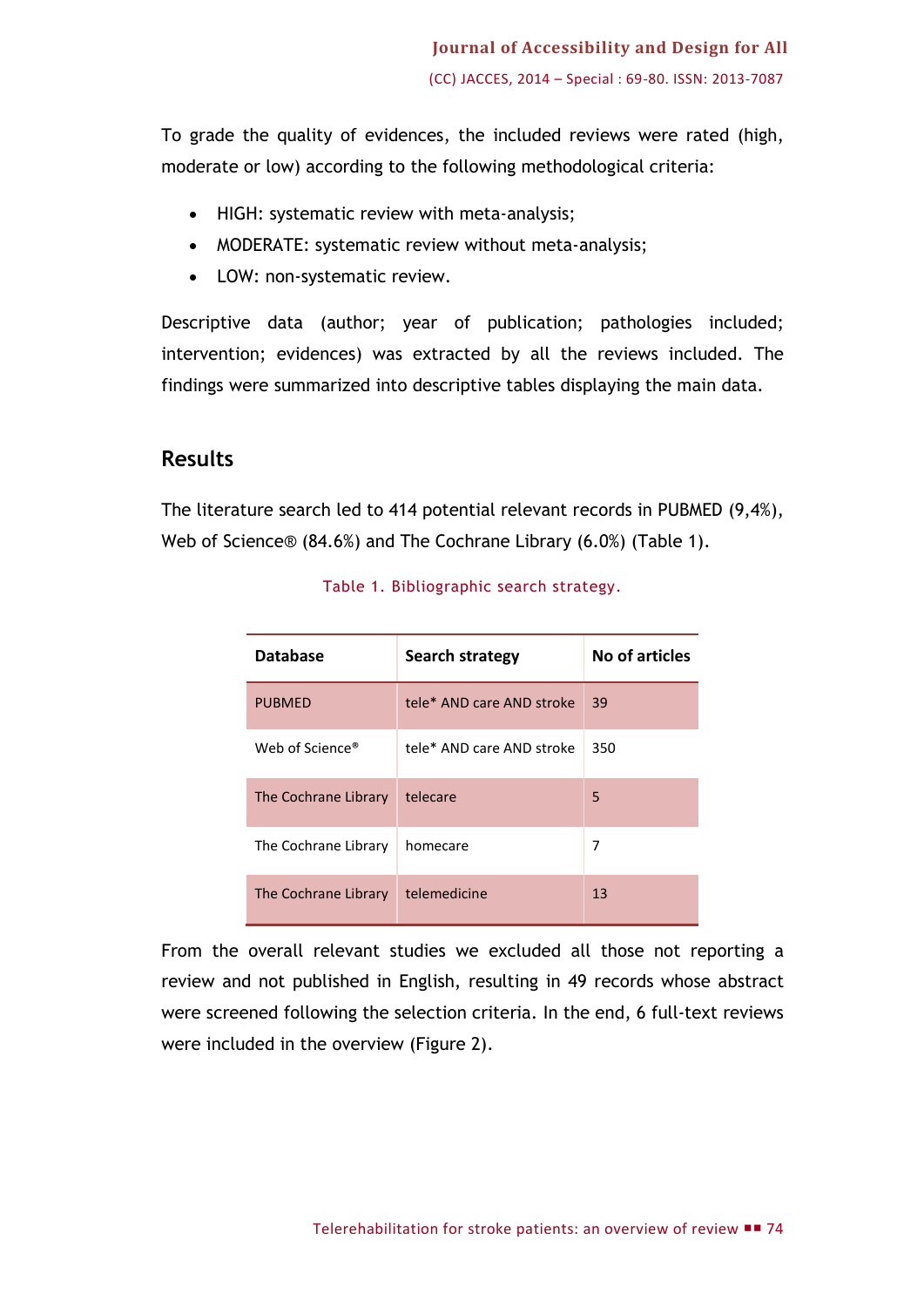(CC) JACCES, 2014 – Special issue: 69-80. ISSN: 2013-7087





Within the records included, the publication year ranged from 2003 to 2006 and the sample was composed by:1 systematic review with meta-analysis (16,7%), 5 non-systematic review (83,3%) and no systematic review without meta-analysis. With regard to the targeted populations, the only systematic review with meta-analysis compared different telemedicine approaches with usual care in stroke and HF patients, while all the 5 non-systematic reviews were targeted only to stroke patients.

#### **Interventions**

Different kind of remotely controlled interventions at home were extracted from the analysis of reviews, confirming the outstanding heterogeneity in the available approaches to telecare for the management of stroke diseases after discharge.

It was possible to extract evidence on telerehabilitation interventions for stroke patients intended as: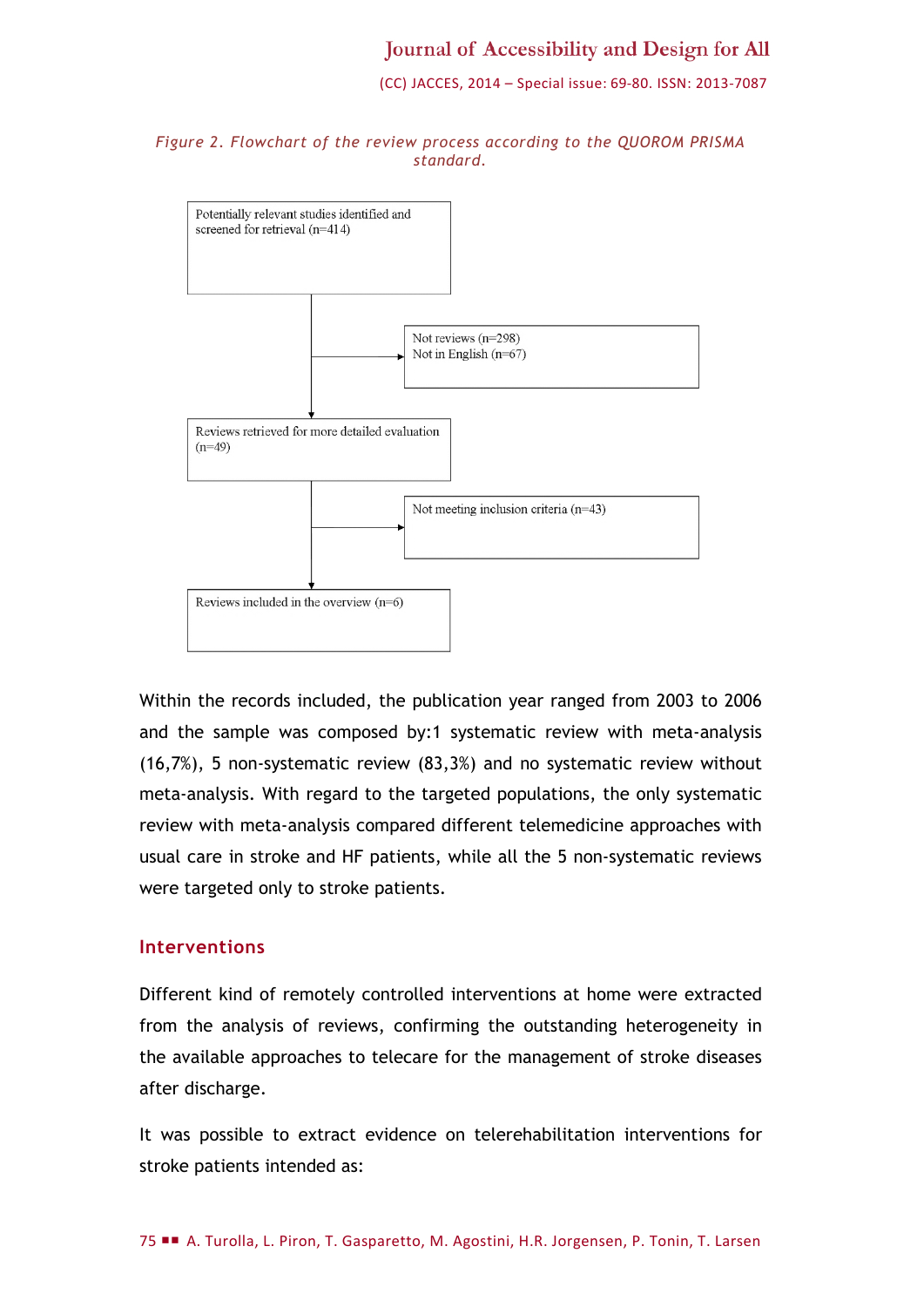- telephone follow-up (TFU),
- interaction with devices based on position/sensing technologies,
- remote control of devices based on position/sensing technologies
- remote control and interaction with virtual reality based devices.

Considering the heterogeneity in the different approaches to telerehabilitation interventions, it was not possible to plan a comparison of the results from different reviews.

#### **Summary of the Evidences**

#### *High quality evidence*

#### In HF and STROKE patients (Table 2):

Case management interventions providing also TFU were associated with the reduction in the overall mortality in HF patients, especially in high quality study (odds ratio =  $0.68$ ,  $95%$  confidence interval 0.46 to 0.98, P=0.04), but it is unclear which are the effective components involved in the case management interventions. Moreover TFU in HF and STROKE patients showed clinically-equivalent results compared to control groups due to the low methodological quality of the studies specifically designed for this comparison. TFU couldn't be associated specifically with the reduced mortality in HF and STROKE patients.

| Author            | Year | Pathology          | Intervention                 | Evidence                                                                                                                                                                                                         |
|-------------------|------|--------------------|------------------------------|------------------------------------------------------------------------------------------------------------------------------------------------------------------------------------------------------------------|
| Mistiaen,<br>Poot | 2006 | <b>HF</b> ; STROKE | Telephone follow-up<br>(TFU) | Low methodological quality of the<br>included studies.<br>No adverse effects reported.<br>Clinically-equivalent results between<br>TFU and control groups.<br>Inconclusive evidence about the<br>effects of TFU. |

|  |  |  | Table 2. Summary of findings from systematic reviews with meta-analysis. |  |  |
|--|--|--|--------------------------------------------------------------------------|--|--|
|  |  |  |                                                                          |  |  |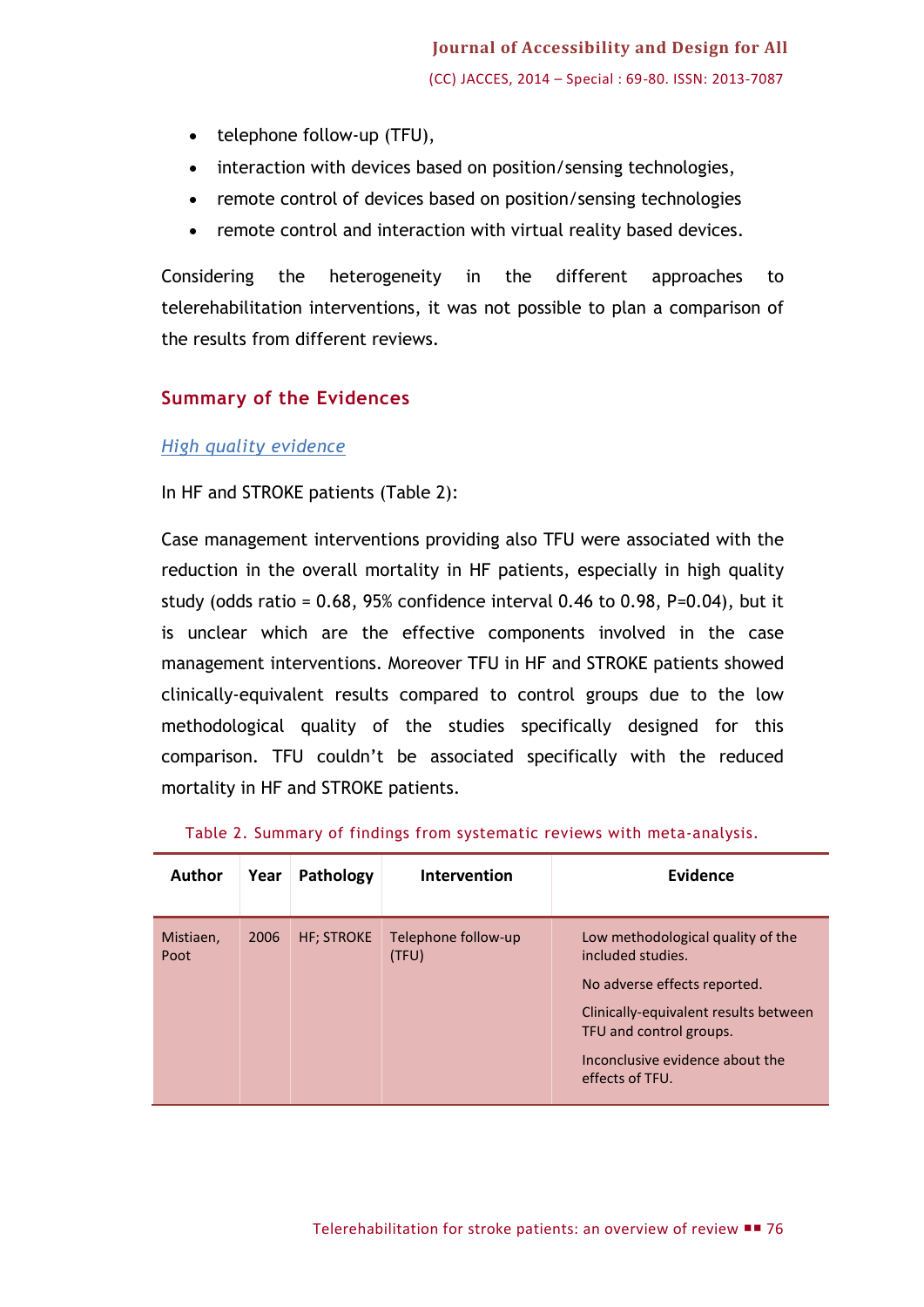#### *Low quality evidence*

In STROKE patients (Table 3):

- The utilization of telemedicine is recommended to increase the delivery of evidence-based stroke treatments.
- There are still insufficient data about the use of telemedicine in stroke prevention, rehabilitation and post-stroke care.
- Telerehabilitation interventions using VR have been improving poststroke patients outcomes, however few data are available at this time.
- Telemedicine might become a viable option in remote areas.
- Developing of a successful implementation of a home-based rehabilitation system is making technology reliable and blind to the user.
- Great potential is foreseen if the cost of the system is reduced.

| Author                          | Year | Pathology     | <b>Intervention</b>                                             | <b>Evidence</b>                                                                                                                                                                                                                          |
|---------------------------------|------|---------------|-----------------------------------------------------------------|------------------------------------------------------------------------------------------------------------------------------------------------------------------------------------------------------------------------------------------|
| Audebert,<br>Schwamm            | 2009 | <b>STROKE</b> | telemedicine                                                    | Recommended to increase the delivery<br>of evidence-based stroke treatments.<br>It can play a critical role, particularly in<br>neurologically underserved areas.<br>Insufficient data in stroke prevention,<br>rehabilitation and care. |
| Misra, Kalita,<br>Mishra, Yadav | 2005 | <b>STROKE</b> | telemedicine                                                    | In remote area telemedicine may<br>become a viable option                                                                                                                                                                                |
| Zheng, Black,<br><b>Harris</b>  | 2005 | <b>STROKE</b> | Telerehabilitation<br>position/sensing<br>technologies<br>based | Development of technologies reliable<br>and invisible to the user.                                                                                                                                                                       |
| Holden                          | 2005 | <b>STROKE</b> | Telerehabilitation<br>Virtual Reality<br>based                  | Needs of reducing costs                                                                                                                                                                                                                  |
| <b>Burdea</b>                   | 2003 | <b>STROKE</b> | Telerehabilitation<br><b>Virtual Reality</b><br>based           | Telerehabilitation interventions using<br>VR has been improving post-stroke<br>patients<br>Lack of data is available at this time.                                                                                                       |

#### Table 3. *Summary of findings from non-systematic reviews.*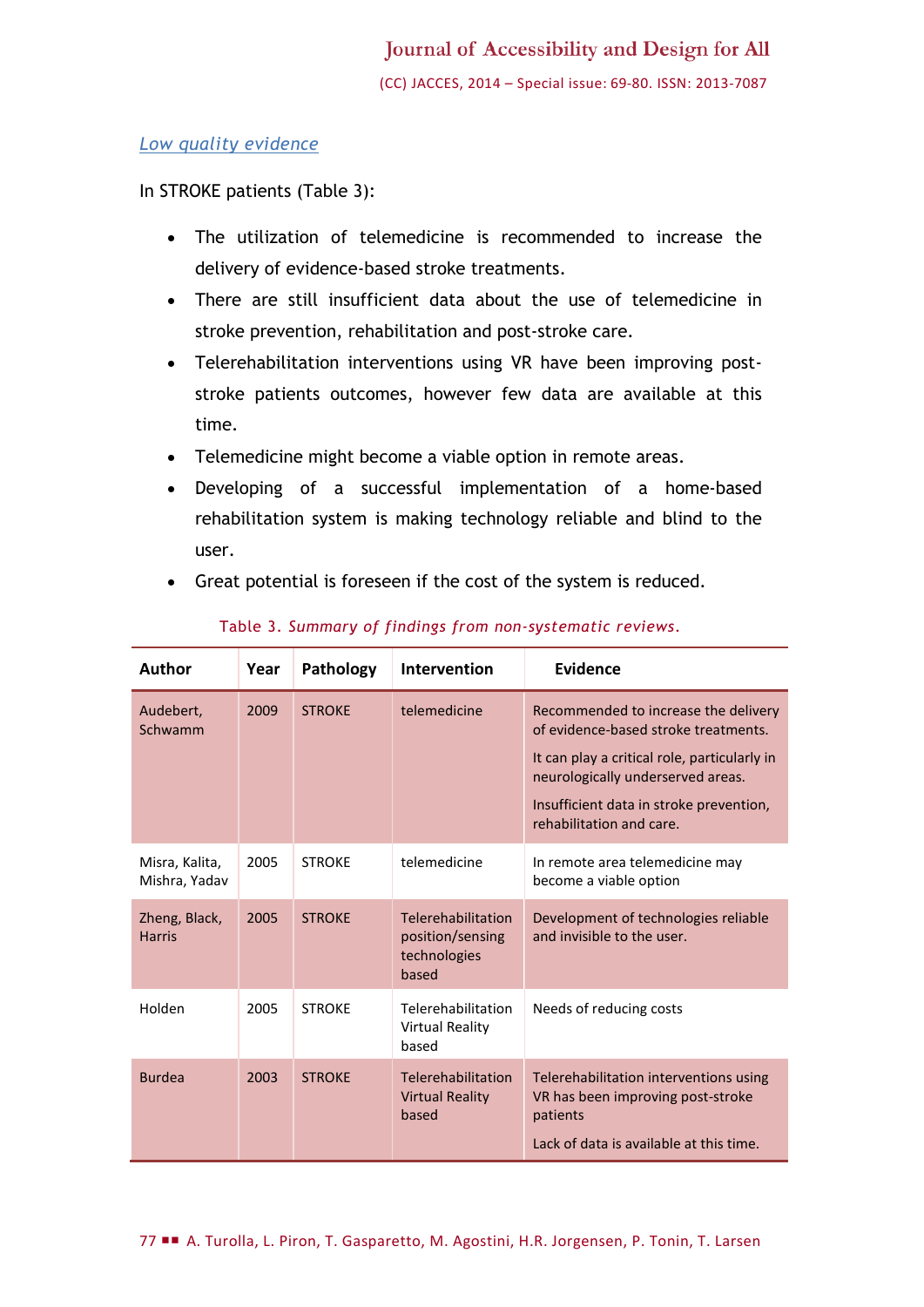# **Conclusion**

The state of the evidence emerging from this overview should be considered in planning trials on tele-applications to provide rehabilitation services in homecare. Nevertheless it should be considered that the few indications emerging from the summarized data seem to be weak as based mainly on non-systematic reviews.

In stroke patients, it should be preferred an on-line interactive device (allowing also videoconference) than a store and forward device for providing the tele-intervention.

Primary outcomes like "overall mortality" and "hospital admission" should be included to prove the effectiveness of interventions; moreover secondary outcomes like "QoL, "cost", "adherence" and "patient acceptability" should be taken into consideration to perform a complete analysis of the chosen telecare-approach.

The above indications should be considered as relevant in trials planning, in order to demonstrate from a multidimensional point of view the effectiveness of telerehabilitation in clinical, financial and social perspective. One of the main issue in dissemination of telerehabilitation mainly relies on the differences in recognizing, by policy maker, this service as a reimbursable one.

Regarding the systematic analysis of the literature, the methodology, in designing studies targeted to stroke population, should improve in order to obtain a more complete framework of the effectiveness of telemedicine as a useful intervention in the homecare of neurological conditions.

# **Acknowledgment**

This study was supported by the FP7 – EU Project "Integrated Home Care" (Grant agreement n° 222954). http://www.integratedhomecare.eu/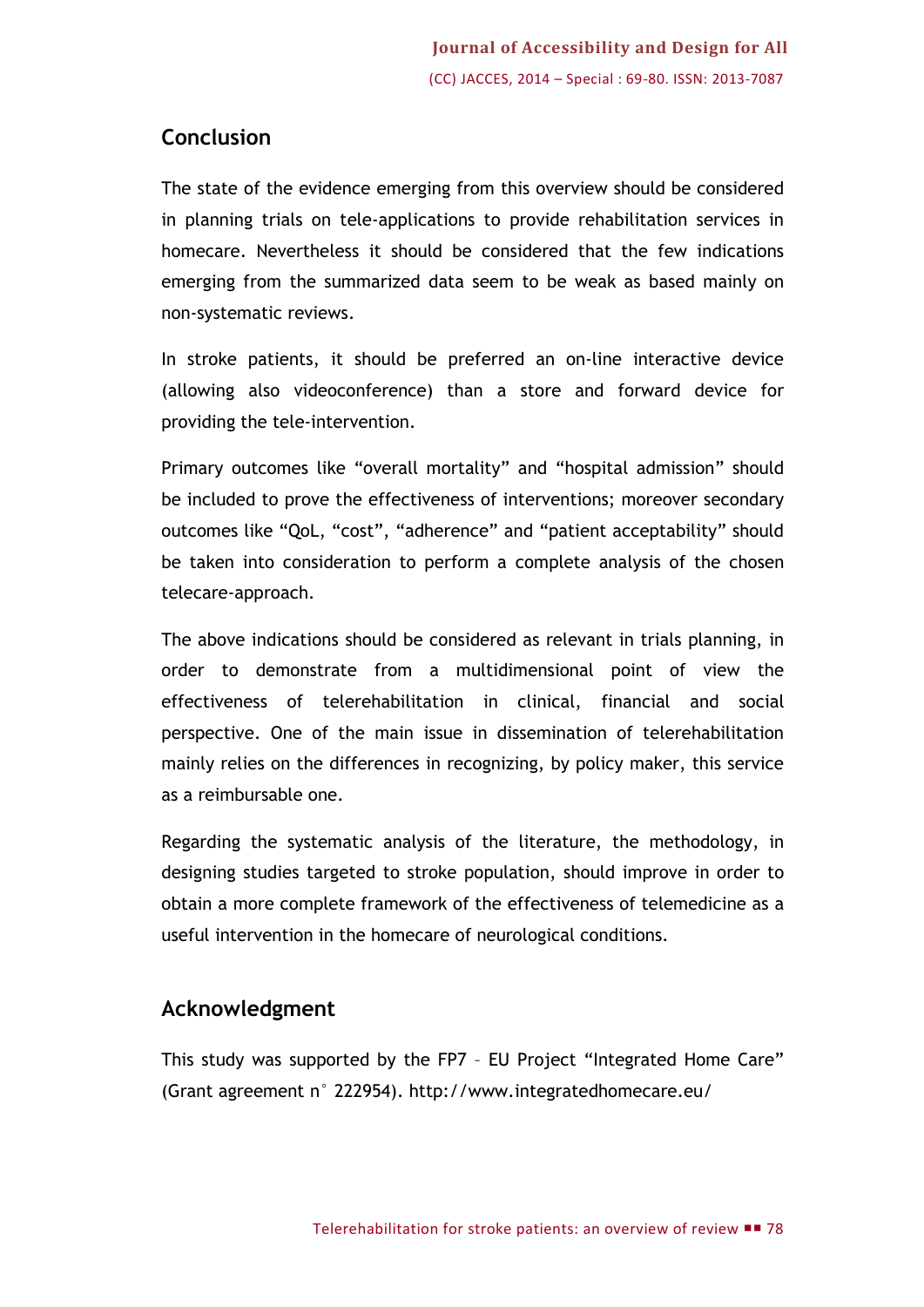#### **References**

- [1] HJ Audebert, L Schwamm (2009), Telestroke: scientific results, Cerebrovasc Dis,27 Suppl 4, pp.15-20.
- [2] T Botsis , G Hartvigsen (2008), Current status and future perspectives in telecare for elderly people suffering from chronic diseases, J Telemed Telecare,14, 4, pp.195-203.
- [3] GC Burdea (2003) Virtual rehabilitation-benefits and challenges, Methods Inf Med, 42, 5, pp. 519-23.
- [4] JJ Craig , JP McConville, VH Patterson, R Wootton (1999) Neurological examination is possible using telemedicine, J Telemed Telecare,5, pp. 177– 181.
- [5] J Craig , V Patterson , C Russell , R Wootton (2000) Interactive videoconsultation is a feasible method for neurological in-patient assessment, Eur J Neurol, 7, pp. 699–702.
- [6] R Currell, C Urquhart, P Wainwright, R Lewis (2000) Telemedicine versus face to face patient care: effects on professional practice and health care outcomes, Cochrane Database Syst Rev. 2, pp. CD002098.
- [7] H Hermens, B Huijgen, C Giacomozzi, S Ilsbroukx, V Macellari, E Prats, M Rogante, MF Schifini, MC Spitali, S Tasies, M Zampolini, M Vollenbroek-Hutten (2008) Clinical assessment of the HELLODOC tele-rehabilitation service. Ann Ist Super Sanita. 44, 2, pp.154-63.
- [8] AJ Hill, D Theodoros, T Russell, E Ward (2009) Using telerehabilitation to assess apraxia of speech in adults, Int J Lang Commun Disord,44, 5, pp. 731-47.
- [9] MK Holden (2005) Virtual environments for motor rehabilitation: review, Cyberpsychol Behav, 8, 3, pp.187-211, discussion, pp. 212-9.
- [10] P Mistiaen, E Poot (2006) Telephone follow-up, initiated by a hospitalbased health professional, for postdischarge problems in patients discharged from hospital to home, Cochrane Database Syst Rev,18, 4, pp. CD004510.
- [11] UK Misra, J Kalita, SKMishra, RK Yadav (2005) Telemedicine in neurology: underutilized potential, Neurol India, 53, 1, pp. 27-31.
- [12] HM Krumholz, PM Currie, B Riegel, CO Phillips, ED Peterson, R Smith, CW Yancy, DP Faxon; American Heart Association Disease Management